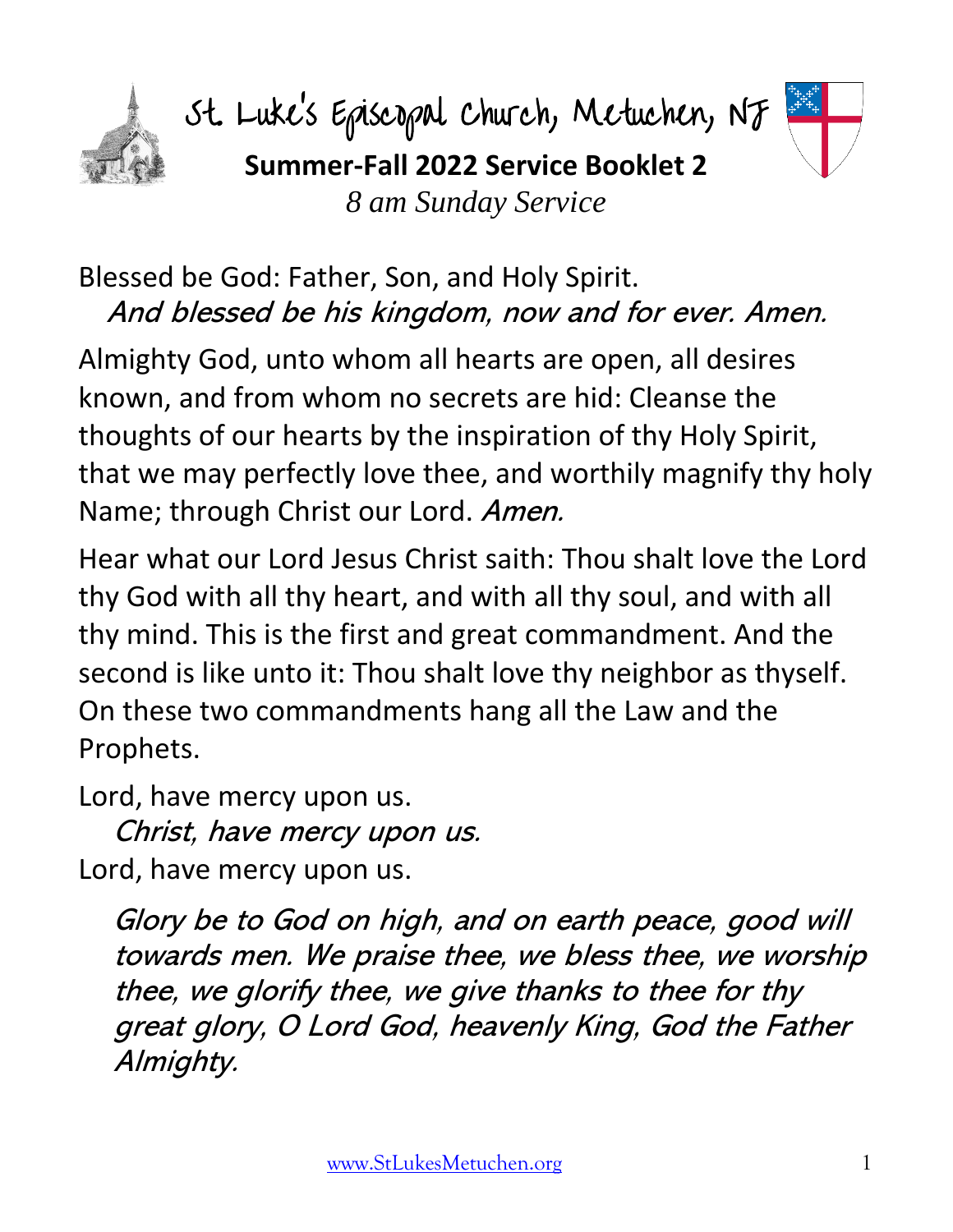O Lord, the only-begotten Son, Jesus Christ; O Lord God, Lamb of God, Son of the Father, that takest away the sins of the world, have mercy upon us. Thou that takest away the sins of the world, receive our prayer. Thou that sittest at the right hand of God the Father, have mercy upon us.For thou only art holy; thou only art the Lord; thou only, O Christ, with the Holy Ghost, art most high in the glory of God the Father. Amen.

## **The Collect of the Day**

The Lord be with you. And with thy spirit.

Let us pray.

*The Celebrant says the Collect.*

Amen.

## **The Lessons**

*The people sit. One or two Lessons, as appointed, are read, the Reader first saying* A Reading from \_\_\_\_\_\_

*After each Reading* The Word of the Lord. Thanks be to God.

Psalm *(said between the two Lessons by Celebrant & People) Then, all standing, the Deacon or a Priest reads the Gospel, first saying*

The Holy Gospel of our Lord Jesus Christ according to

\_\_\_\_\_\_\_\_\_\_. Glory be to thee, O Lord. *After the Gospel, the Reader says* The Gospel of the Lord. Praise be to thee, O Christ.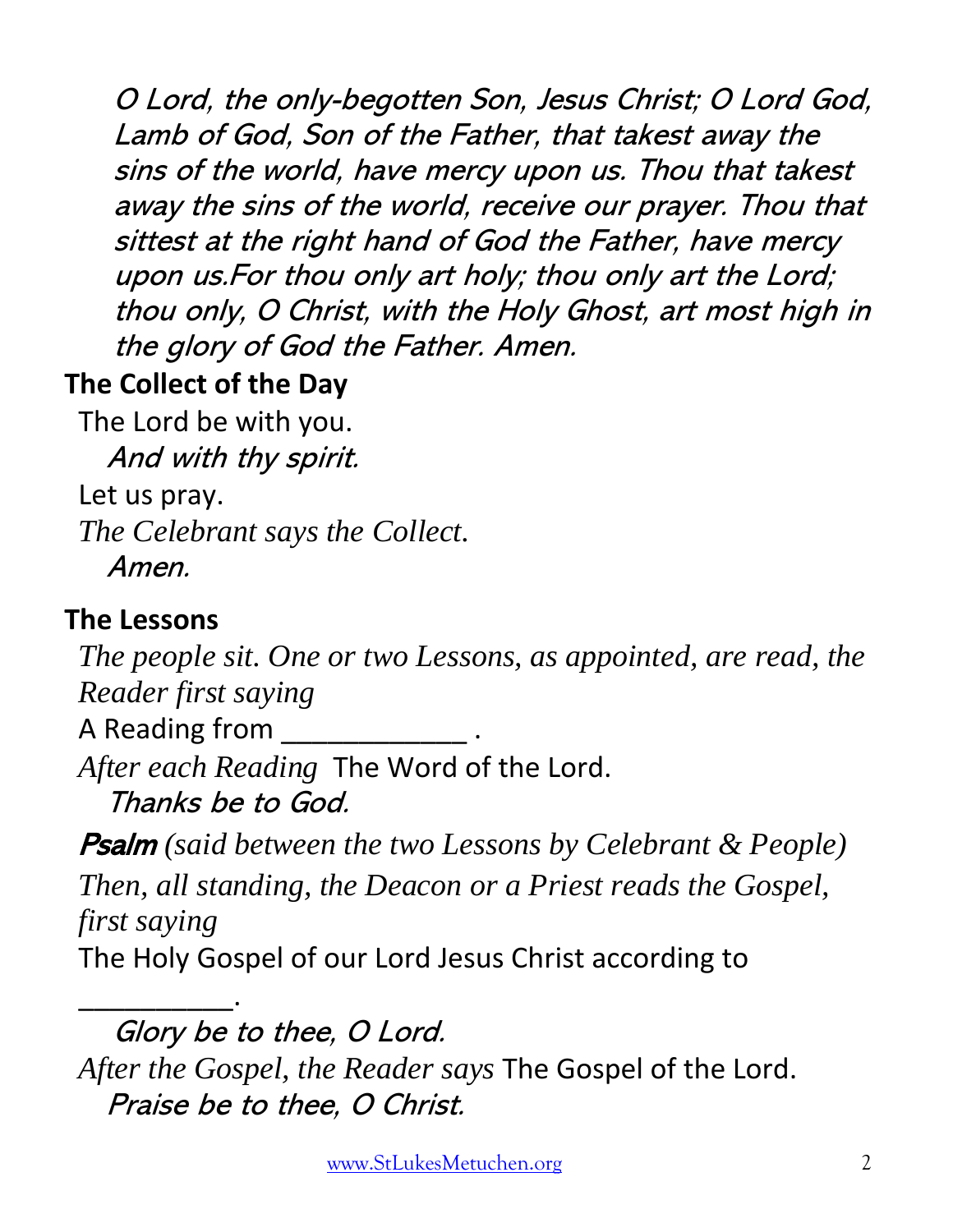#### **The Sermon**

**The Nicene Creed**

We believe in one God, the Father, the Almighty, maker of heaven and earth, of all that is, seen and unseen.

We believe in one Lord, Jesus Christ, the only Son of God, eternally begotten of the Father, God from God, Light from Light, true God from true God, begotten, not made, of one Being with the Father. Through him all things were made. For us and for our salvation he came down from heaven: by the power of the Holy Spirit he became incarnate from the Virgin Mary, and was made man.

For our sake he was crucified under Pontius Pilate; he suffered death and was buried. On the third day he rose again in accordance with the Scriptures; he ascended into heaven and is seated at the right hand of the Father. He will come again in glory to judge the living and the dead,

and his kingdom will have no end.

We believe in the Holy Spirit, the Lord, the giver of life, who proceeds from the Father and the Son. With the Father and the Son he is worshiped and glorified. He has spoken through the Prophets.

We believe in one holy catholic and apostolic Church. We acknowledge one baptism for the forgiveness of sins. We look for the resurrection of the dead, and the life of the world to come. Amen.

**The Prayers of the People**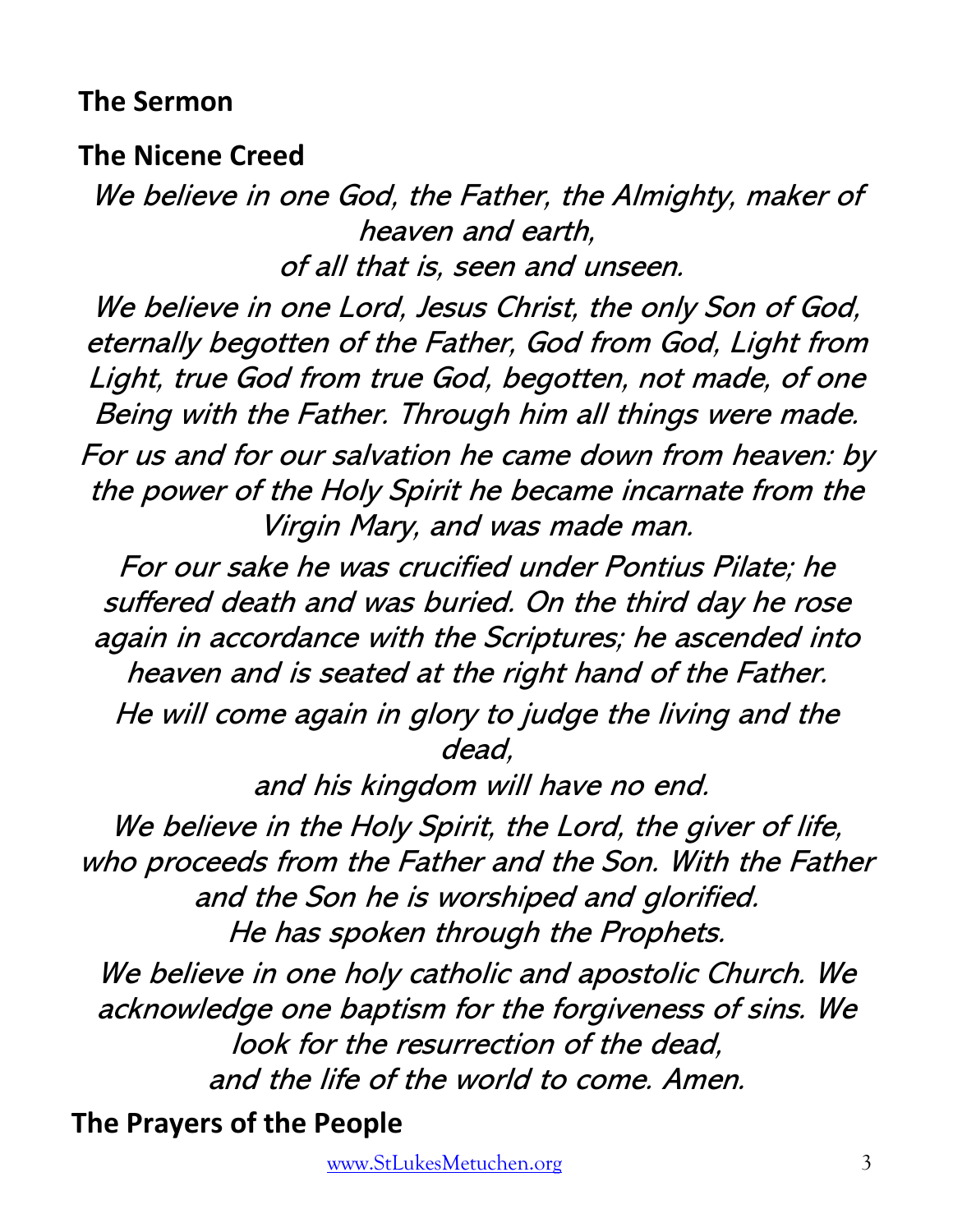Let us pray for the whole state of Christ's Church and the world.

Almighty and everliving God, who in thy holy Word hast taught us to make prayers, and supplications, and to give thanks for all men: Receive these our prayers which we offer unto thy divine Majesty, beseeching thee to inspire continually the Universal Church with the spirit of truth, unity, and concord; and grant that all those who do confess thy holy Name may agree in the truth of thy holy Word, and live in unity and godly love.

Give grace, O heavenly Father, to all bishops and other ministers [especially \_\_\_\_\_\_\_\_\_\_\_\_\_\_\_\_\_], that they may, both by their life and doctrine, set forth thy true and lively Word, and rightly and duly administer thy holy Sacraments.

And to all thy people give thy heavenly grace, and especially to this congregation here present; that, with meek heart and due reverence, they may hear and receive thy holy Word, truly serving thee in holiness and righteousness all the days of their life.

We beseech thee also so to rule the hearts of those who bear the authority of government in this and every land especially Joseph our President and Phil our Governer, that they may be led to wise decisions and right actions for the welfare and peace of the world.

Open, O Lord, the eyes of all people to behold thy gracious hand in all thy works, that, rejoicing in thy whole creation,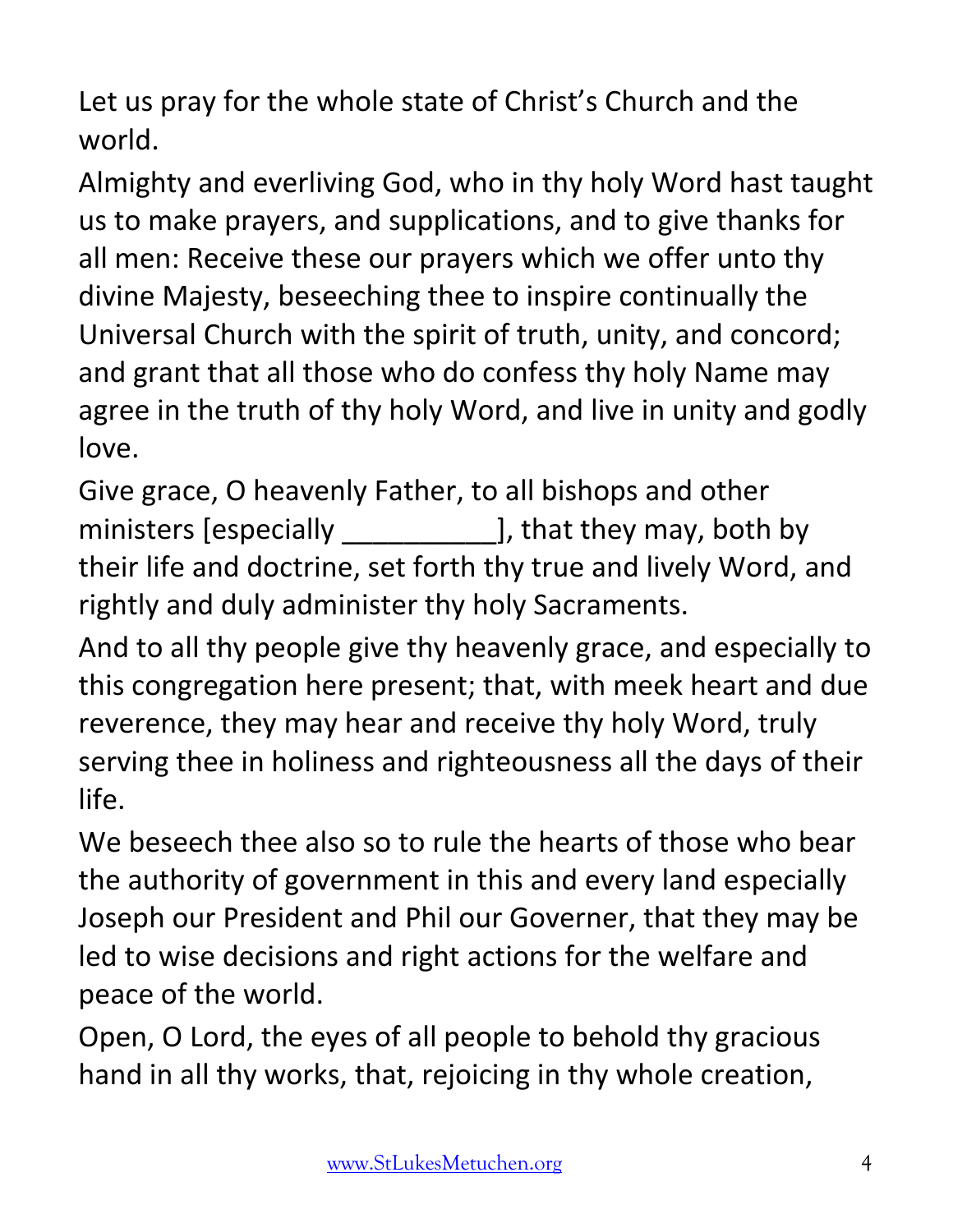they may honor thee with their substance, and be faithful stewards of thy bounty.

And we most humbly beseech thee, of thy goodness, O Lord, to comfort and succor [\_\_\_\_\_\_\_\_\_\_ and] all those who, in this transitory life, are in trouble, sorrow, need, sickness, or any other adversity.

*Additional petitions and thanksgivings may be included here.* And we also bless thy holy Name for all thy servants departed this life in thy faith and fear [especially \_\_\_\_\_\_\_\_\_\_], beseeching thee to grant them continual growth in thy love and service; and to grant us grace so to follow the good examples of [\_\_\_\_\_\_\_\_\_\_\_ and of] all thy saints, that with them we may be partakers of thy heavenly kingdom.

Grant these our prayers, O Father, for Jesus Christ's sake, our only Mediator and Advocate. Amen.

Ye who do truly and earnestly repent you of your sins, and are in love and charity with your neighbors, and intend to lead a new life, following the commandments of God, and walking from henceforth in his holy ways: Draw near with faith, and make your humble confession to Almighty God, devoutly kneeling.

Almighty God, Father of our Lord Jesus Christ, maker of all things, judge of all men: We acknowledge and bewail our manifold sins and wickedness,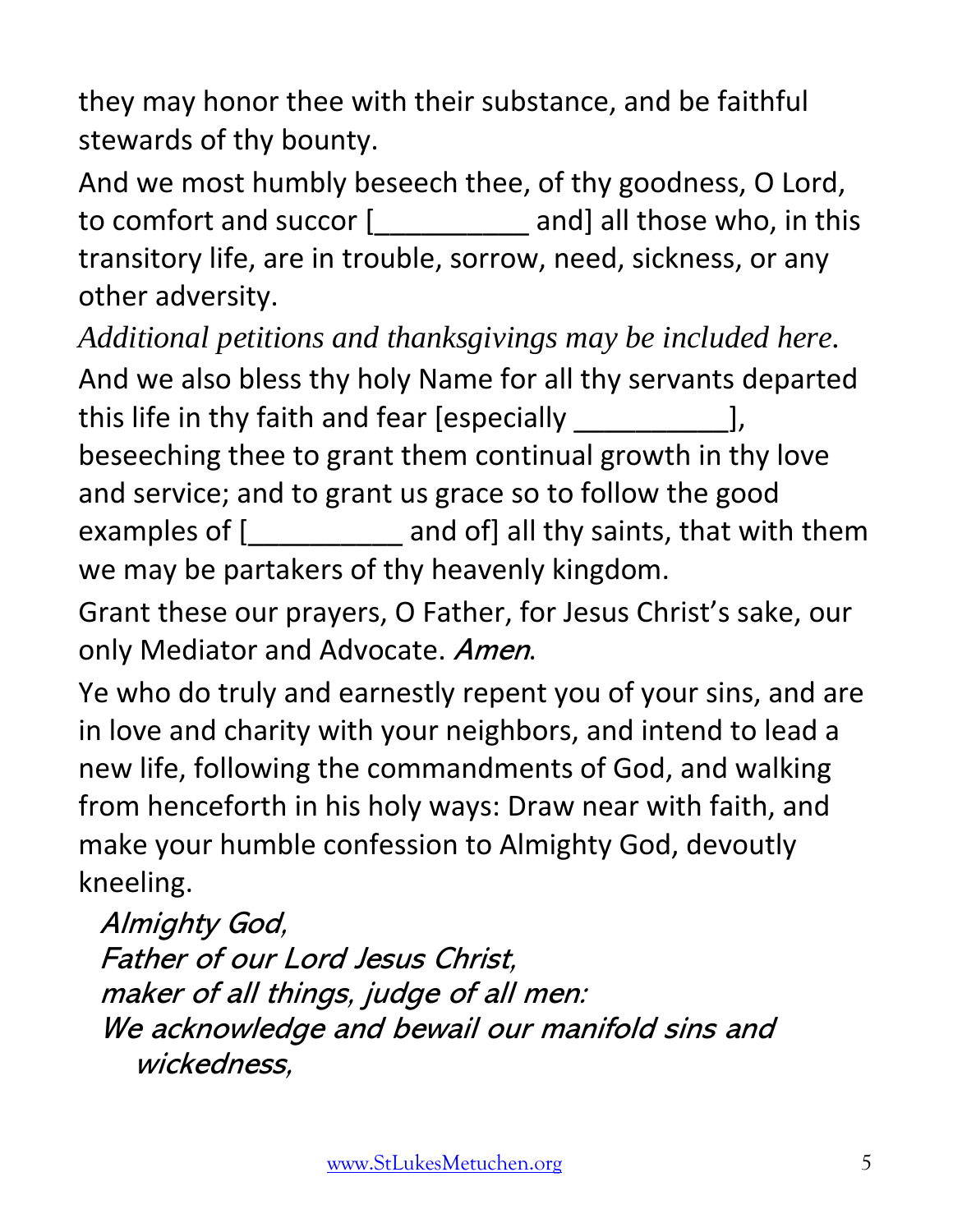which we from time to time most grievously have committed,

by thought, word, and deed, against thy divine Majesty, provoking most justly thy wrath and indignation against us.

We do earnestly repent, and are heartily sorry for these our misdoings; the remembrance of them is grievous unto us, the burden of them is intolerable. Have mercy upon us, have mercy upon us, most merciful Father; for thy Son our Lord Jesus Christ's sake, forgive us all that is past; and grant that we may ever hereafter serve and please thee in newness of life, to the honor and glory of thy Name; through Jesus Christ our Lord. Amen.

Almighty God, our heavenly Father, who of his great mercy hath promised forgiveness of sins to all those who with hearty repentance and true faith turn unto him, have mercy upon you, pardon and deliver you from all your sins, confirm and strengthen you in all goodness, and bring you to everlasting life; through Jesus Christ our Lord. Amen.

Hear the Word of God to all who truly turn to him.

Come unto me, all ye that travail and are heavy laden, and I will refresh you. *Matthew 11:28*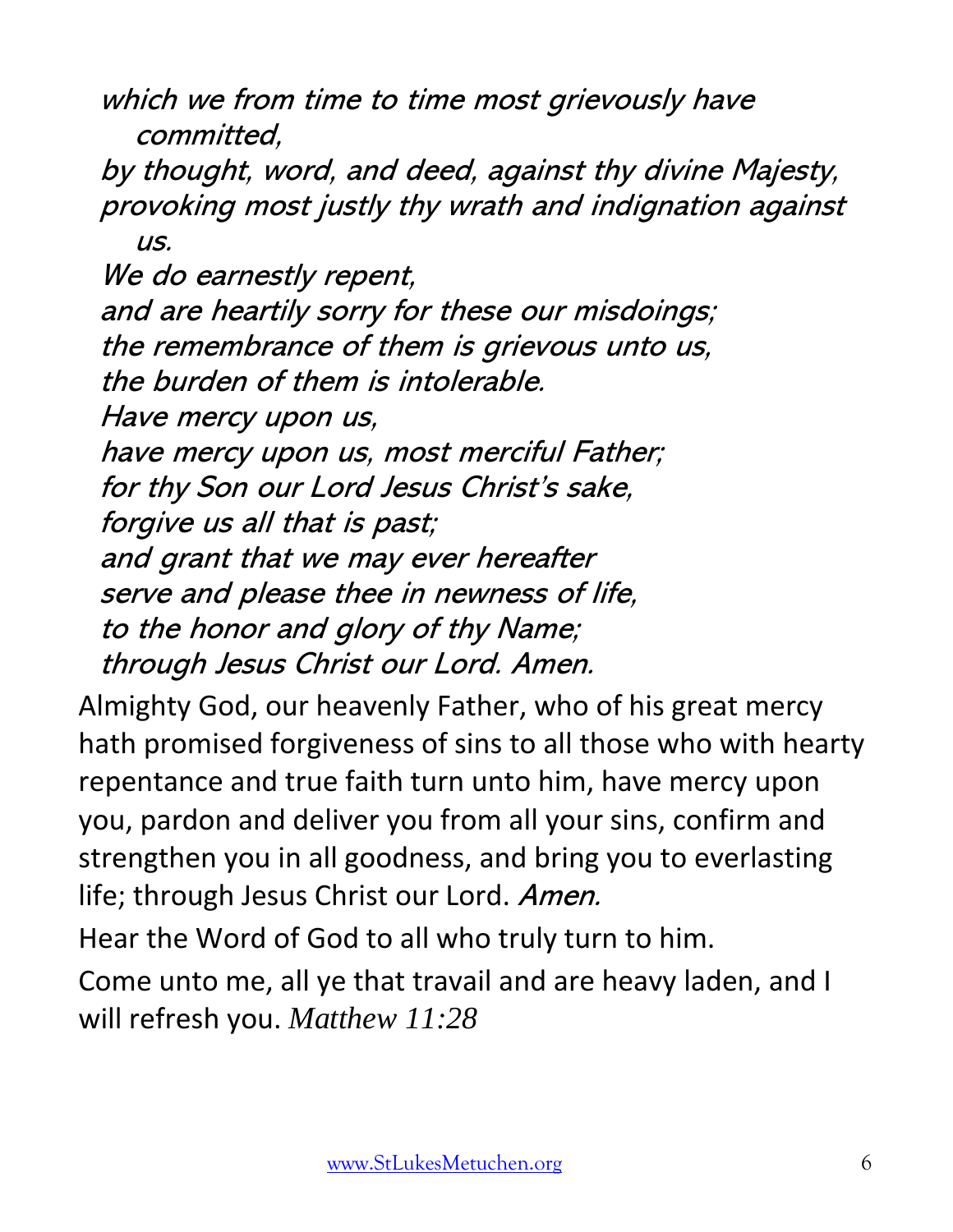God so loved the world, that he gave his only-begotten Son, to the end that all that believe in him should not perish, but have everlasting life. *John 3:16*

This is a true saying, and worthy of all men to be received, that Christ Jesus came into the world to save sinners. *1 Timothy 1:15*

If any man sin, we have an Advocate with the Father, Jesus Christ the righteous; and he is the perfect offering for our sins, and not for ours only, but for the sins of the whole world. *1 John 2:1-2*

## **The Peace**

The peace of the Lord be always with you. And with thy spirit.

# **The Holy Communion**

The Lord be with you. And with thy spirit. Lift up your hearts. We lift them up unto the Lord. Let us give thanks unto our Lord God. It is meet and right so to do.

It is very meet, right, and our bounden duty, that we should at all times, and in all places, give thanks unto thee, O Lord, holy Father, almighty, everlasting God.

*Here a Proper Preface is sung or said on all Sundays, and on other occasions as appointed.*

Therefore with Angels and Archangels, and with all the company of heaven, we laud and magnify thy glorious Name; evermore praising thee, and saying,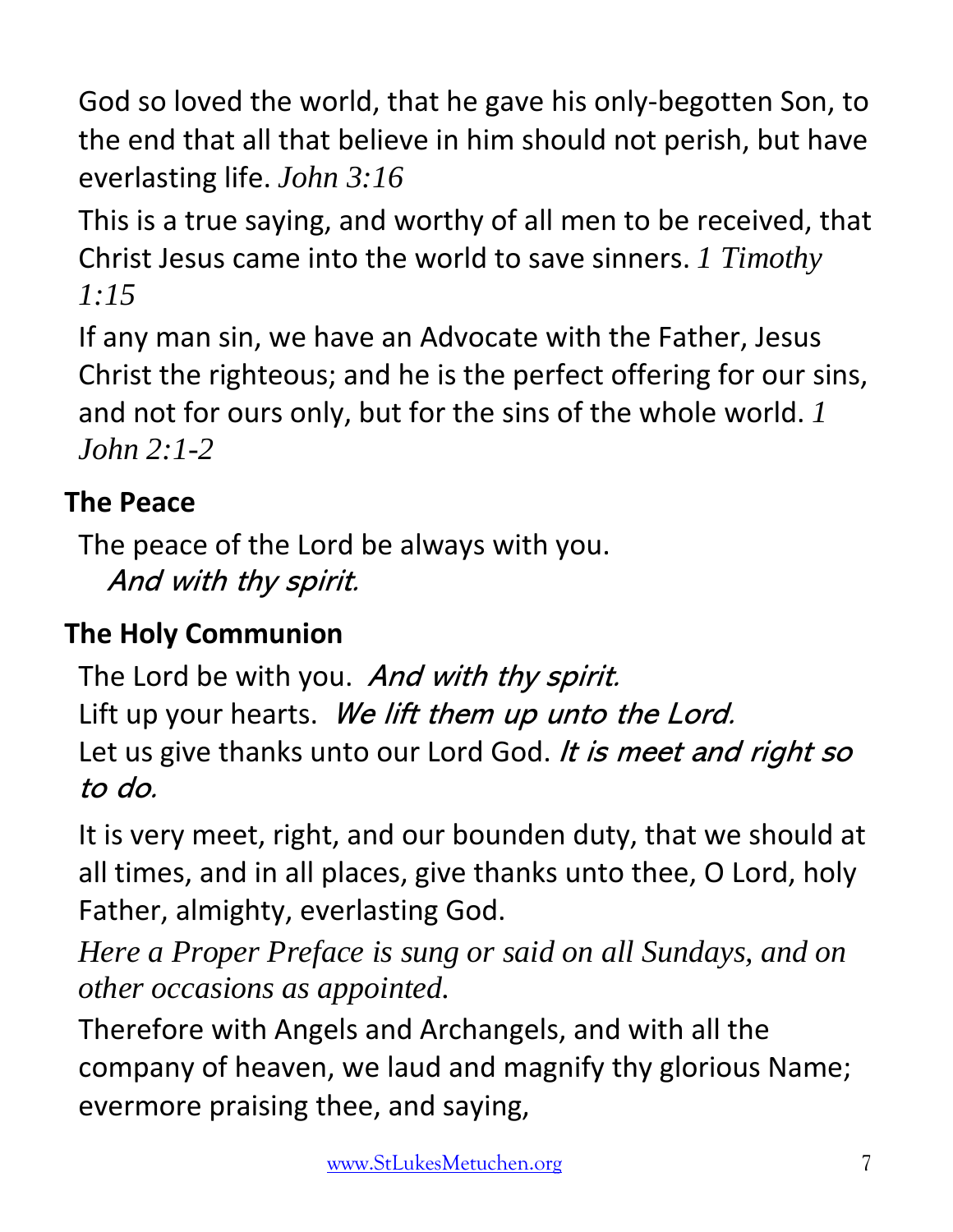Holy, holy, holy, Lord God of Hosts: Heaven and earth are full of thy glory. Glory be to thee, O Lord Most High. Blessed is he that cometh in the name of the Lord. Hosanna in the highest.

All glory be to thee, O Lord our God, for that thou didst create heaven and earth, and didst make us in thine own image; and, of thy tender mercy, didst give thine only Son Jesus Christ to take our nature upon him, and to suffer death upon the cross for our redemption. He made there a full and perfect sacrifice for the whole world; and did institute, and in his holy Gospel command us to continue, a perpetual memory of that his precious death and sacrifice, until his coming again.

For in the night in which he was betrayed, he took bread; and when he had given thanks to thee, he broke it, and gave it to his disciples, saying, "Take, eat, this is my Body, which is given for you. Do this in remembrance of me."

Likewise, after supper, he took the cup; and when he had given thanks, he gave it to them, saying, "Drink this, all of you; for this is my Blood of the New Covenant, which is shed for you, and for many, for the remission of sins. Do this, as oft as ye shall drink it, in remembrance of me."

Wherefore, O Lord and heavenly Father, we thy people do celebrate and make, with these thy holy gifts which we now offer unto thee, the memorial thy Son hath commanded us to make; having in remembrance his blessed passion and precious death, his mighty resurrection and glorious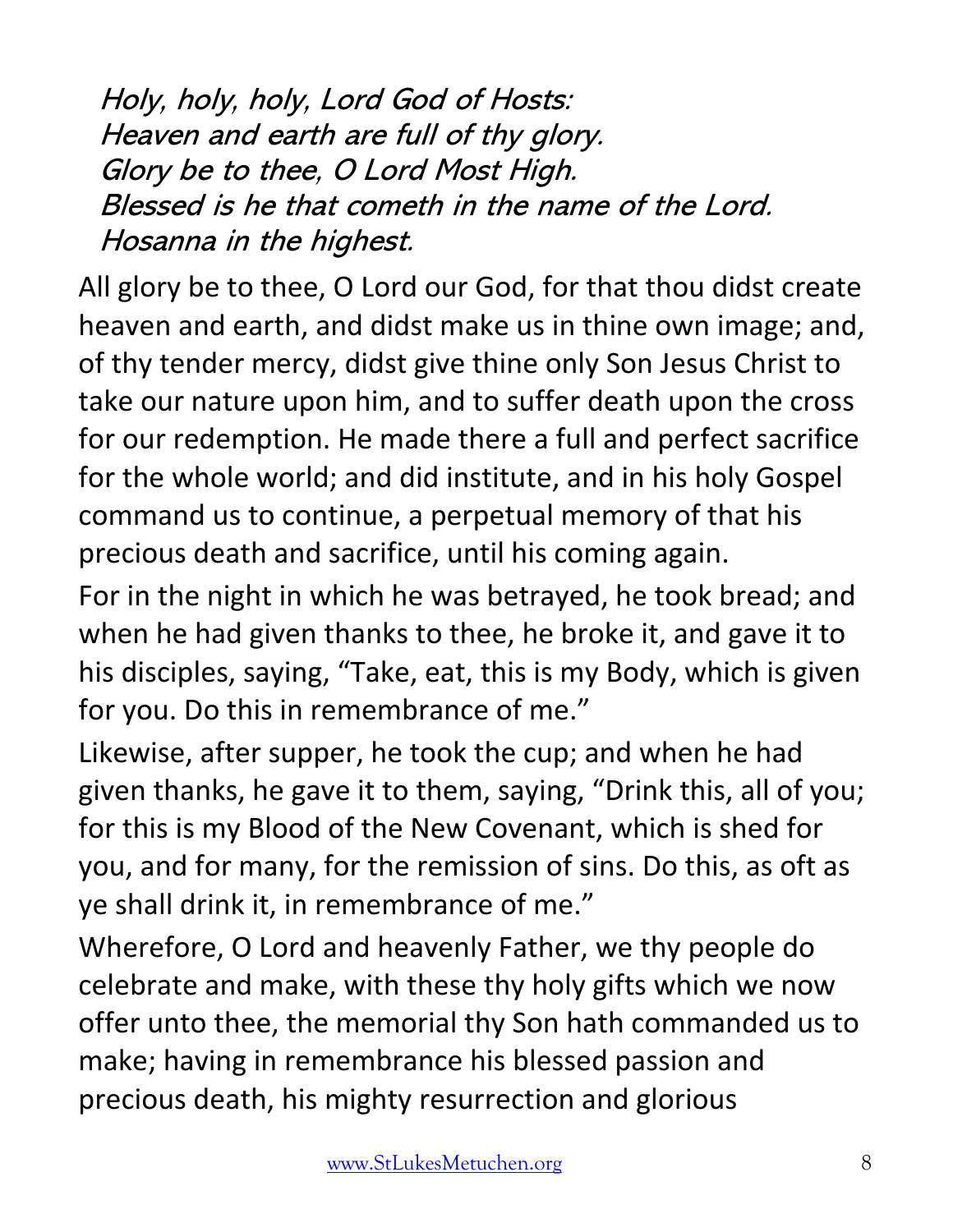ascension; and looking for his coming again with power and great glory.

And we most humbly beseech thee, O merciful Father, to hear us, and, with thy Word and Holy Spirit, to bless and sanctify these gifts of bread and wine, that they may be unto us the Body and Blood of thy dearly-beloved Son Jesus Christ.

And we earnestly desire thy fatherly goodness to accept this our sacrifice of praise and thanksgiving, whereby we offer and present unto thee, O Lord, our selves, our souls and bodies. Grant, we beseech thee, that all who partake of this Holy Communion may worthily receive the most precious Body and Blood of thy Son Jesus Christ, and be filled with thy grace and heavenly benediction; and also that we and all thy whole Church may be made one body with him, that he may dwell in us, and we in him; through the same Jesus Christ our Lord; By whom, and with whom, and in whom, in the unity of the Holy Ghost all honor and glory be unto thee, O Father Almighty, world without end. AMEN.

And now, as our Savior Christ hath taught us, we are bold to say,

Our Father, who art in heaven, hallowed be thy Name, thy kingdom come, thy will be done, on earth as it is in heaven. Give us this day our daily bread. And forgive us our trespasses,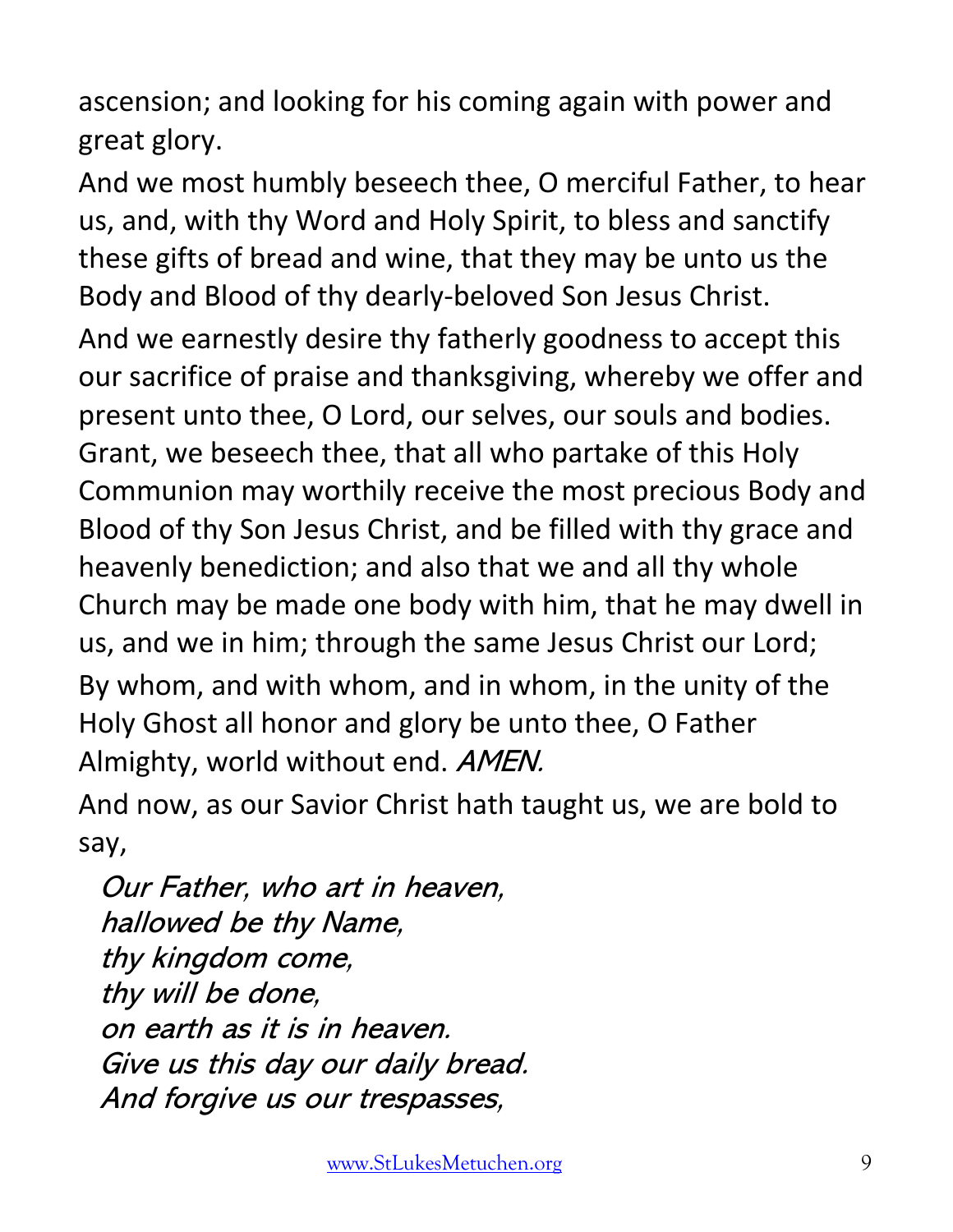as we forgive those who trespass against us. And lead us not into temptation, but deliver us from evil. For thine is the kingdom, and the power, and the glory, for ever and ever. Amen.

Alleluia. Christ our Passover is sacrificed for us; Therefore let us keep the feast. Alleluia.

#### **The Breaking of the Bread**

O Lamb of God, that takest away the sins of the world, have mercy upon us.

O Lamb of God, that takest away the sins of the world, have mercy upon us.

O Lamb of God, that takest away the sins of the world, grant us thy peace.

We do not presume to come to this thy Table, O merciful Lord, trusting in our own righteousness, but in thy manifold and great mercies. We are not worthy so much as to gather up the crumbs under thy Table. But thou art the same Lord whose property is always to have mercy. Grant us therefore, gracious Lord, so to eat the flesh of thy dear Son Jesus Christ, and to drink his blood, that we may evermore dwell in him, and he in us. Amen.

The Gifts of God for the People of God.

Let us pray

In union, O Lord, with your faithful people at every altar of your Church, where the Holy Eucharist is now being celebrated, I desire to offer you praise and thanksgiving. I remember your death, Lord Christ; I proclaim your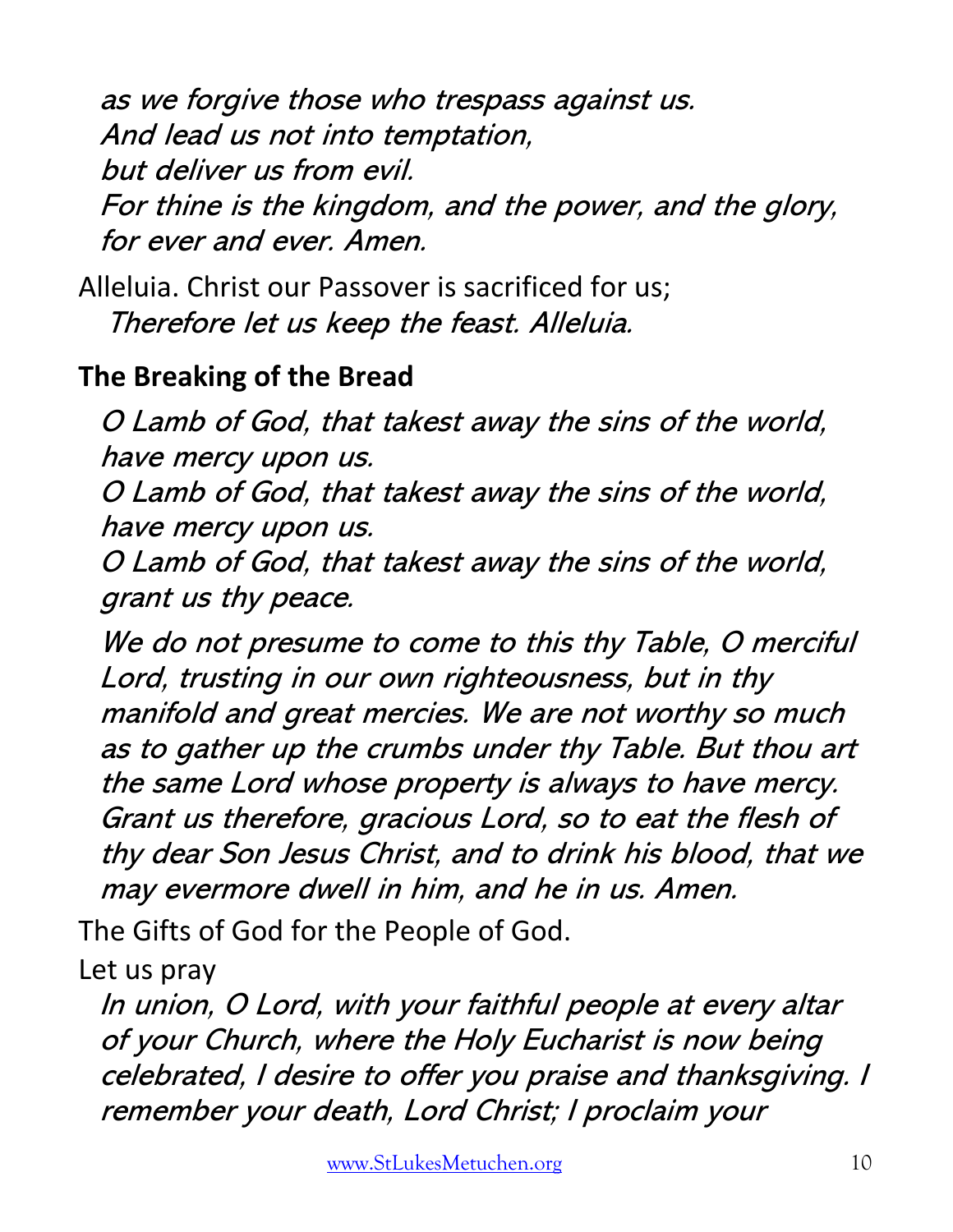resurrection; I await your coming in glory. And since I cannot receive you today in the Sacrament of your Body and Blood, I beseech you to come spiritually into my heart. Cleanse and strengthen me with your grace, Lord Jesus, and let me never be separated from you. May I live in you, and you in me, in this life and in the life to come. Amen *(From the Prayer Book for the Armed Forces from The Episcopal Church)*

Almighty and ever living God, we most heartily thank thee for that thou dost feed us, in these holy mysteries, with the spiritual food of the most precious Body and Blood of thy Son our Savior Jesus Christ; and dost assure us thereby of thy favor and goodness towards us; and that we are very members incorporate in the mystical body of thy Son, the blessed company of all faithful people; and are also heirs, through hope, of thy everlasting kingdom. And we humbly beseech thee, O heavenly Father, so to assist us with thy grace, that we may continue in that holy fellowship, and do all such good works as thou hast prepared for us to walk in; through Jesus Christ our Lord, to whom with thee and the Holy Ghost, be all honor and glory, world without end. Amen.

The peace of God, which passes all understanding, keep your hearts and minds in the knowledge and love of God, and of his Son Jesus Christ our Lord; and the blessing of God Almighty, the Father, the Son, and the Holy Spirit, be among you, and remain with you always. Amen.